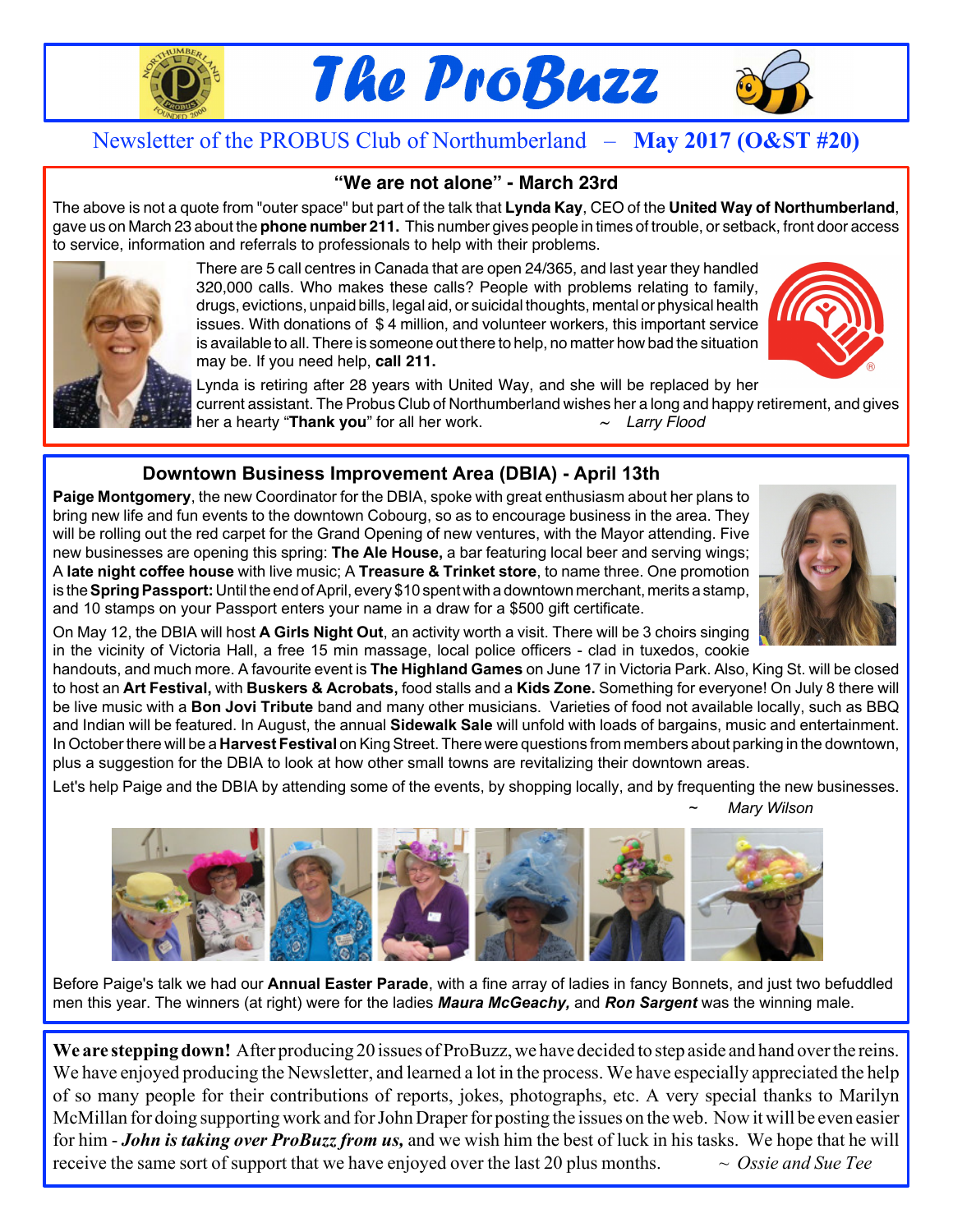

The first two games of our Golf Season, and their respective organizers, will be:

*Monday, May 15th - Ted Jex and Don Tapscott - Warkworth Monday, May 29th - Bill and Everill Ells - Salt Creek*

A reminder that the **Two-day Golf Excursion to Gananoque** will take place on **June 12 and 13,** with accommodations at the **Glen House Resort**, on **the 1000 Islands Parkway.**

~~~~~~~~~~~~~~~~~~~~~~~~~~~

A 9-hole game will be played on the 12th, at Greene Acres, and an 18-hole game at Smugglers Glen is scheduled for the 13th.

**Non-golfers are most welcome,** of course. There are many interesting things to do in the 1000 Islands area, and an extensive list has been prepared. So far, over 55 Probians (golfers + non-golfers) have registered for the trip!

~ Sue Tee <stee@cogeco.ca> & Ron Swallow <br/>sharpronswallow@gmail.com> ~~~~~~~~~~~~~~~~~~~~~~~~~~~

**FOR the non-Golfers, or those playing only 9 holes of Golf on** Tuesday June 13, and who are interested in a *Thousand Islands Boat Tour*, contact *Marcia*

*MacLeod.* She will collect the **\$32.95 per person** for the tour, in the break, at the *May 25th PROBUS meeting*.

If you have questions, Marcia can be reached at 905 372-4915. *Further information will be handed out at the Glen House on June 12th .*

#### *"THE BODYGUARD"*

**On April 26,** we boarded a bus to take us to Toronto to see *"THE BODYGUARD"***.** The show started off with a earth shattering **"BANG",** flashing lights and loud music, with amazing dancers. We were spellbound. The story was fantastic, the music was mesmerizing, and the singing was absolutely spectacular.

On the way home, dinner at the Mandarin was, as usual, delicious. A great time was had by all, and a big "Thank you!" yet again to *Jan* for another spectacular event. *~ Brenda Larsen*

# **Need a Ride? Probus** WE GO THE  $\frac{1}{2}$

If you need a ride to a meeting or an event, you can phone*Barry ClaytonandSuePorter* at (905) 377-9390. They will arrange to have you picked up and returned.

# **THE LUNCH BUNCH**

The group met at *Kelly's Inn* on April 27, and found that the *Liver and Onion Special* still satisfies, and the room is friendly and relaxing, as always. On **May 25,** we are off to Port Hope to enjoy lunch at the **Carlyle Inn**, at 86 John St. This lovely historic building, built in 1857, has been renovated over the years, but it retains much of its original charm. The sunroom is cheerful, the food is good, and the price is right. *~ Marian Boys*

#### **Future Meetings & Speakers**

**May 11** - Carol Beauchamp, Rebound Child & Youth Services **May 25** - Rob Clark, Prison Guard - Kingston Penitentary *~ Michael Hanlon & Sally Wade*

**Late News item: Congratulations to Jamie Doolittle who has just been elected Treasurer for Probus Canada.** *~ Doug Lloyd*

#### **Northumberland Nibblers**

We had our April lunch at the newly-owned *Summerhill Bed & Breakfast,* in Port Hope. The attentive chef-owner, Ron, and his wife, Corrine, served delightful eats, including a delicious squash soup, plus sandwiches and desserts in high tea style. We welcomed a new member, Donna Longman, to the group, and David Broome added to the male mix as our group has been anxious to do since its inception.

Now that spring is here, Dawn McGregor and I have been traveling the back roads of Northumberland in search of novel venues for future luncheons. The May booking will be announced shortly.

few months so that they can enjoy this lakeside experience. If you wish to join us, please contact me at the address or number indicated<br>below.  $\sim Roslvune \text{Cooke} \leq roslvone211 \text{Qemail} \text{com} > or 905-375-3518$ In the meantime, we have reserved the upper deck of the *Stillwater Bed & Breakfast* (at Fowler's Corners) for Sunday, September 3rd, from 2 pm to 4 pm. We visited this popular locale a couple of years ago, and experienced a fabulous high tea overlooking magnificent gardens and beautiful *Chemong Lake*. The cost has increased slightly and we are asking the Nibblers to save their pennies over the next below. *~ Roslynne Cooke < roslynne211@gmail.com > or 905-375-3518*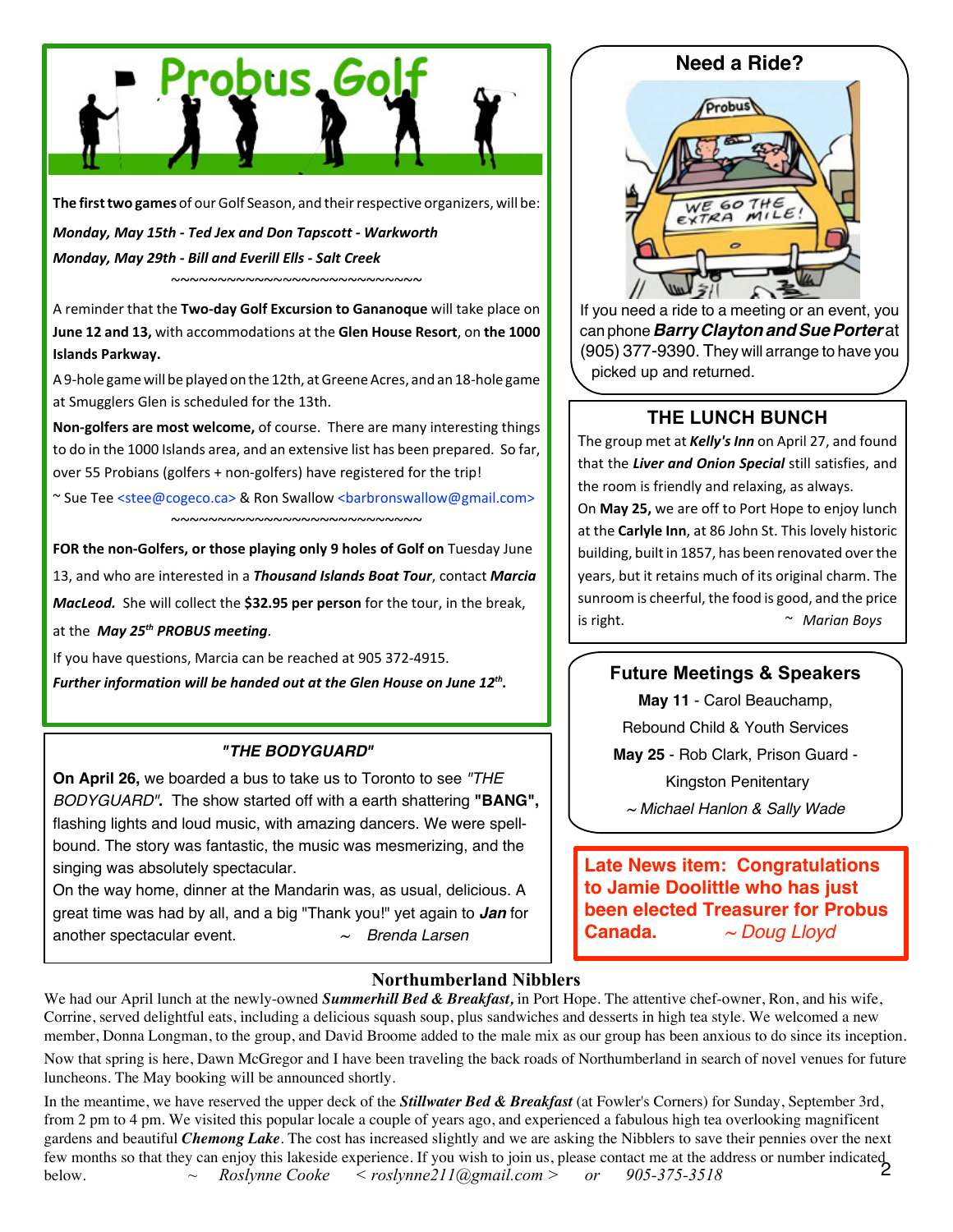#### **SOCIAL CALENDAR** *~ Mary Dunphy*

#### **May 30: Northumberland Probus Clubs Extravaganza** at

the Keeler Centre, 80 Division St., **in Colborne,** starting at 10.00 am, will feature many cultural activities. The cost of \$40 / person includes Entertainment, Morning Coffee, a Guest Speaker and a Full Lunch. and the special Guest Speaker - the author and political strategist, *Terry Fallis (shown at right)*.



**June 16:** *"My Fair Lady"* at the Capitol Theatre, Port Hope. We have reserved 20 seats at a cost of *\$36.00 per person*. **Cheques** should be made payable to Capitol Theatre. A sign -up sheet will be available *on May 11th.* **Please note** the Capitol Theatre now requires payment for group bookings **30 days in advance.**

**June 22:** *Picnic in the Park*. This is our annual pot-luck lunch hosted by *theLawn Bowling Club.* It is always a fun event with lots goodies to eat and a chance to learn to play bowling.

**July TBD:** Trip to historic *Kingston Penitentary.*

**July 14:** *"Steel Magnolias",* the Capitol Theatre, Port Hope.

**July 27: Trip to the Stratford.** *Jenny Herniak* has reserved tickets for the musical comedy *"Guys and Dolls"*. For info contact *Jenny* at (905) 372-5953.

**August 10:** See box below.

**August 17: A trip to see** *"For Me and my Gal"* at the **Shaw Festival.** For info contact *Jenny Herniak* at (905) 372-5953.

**September 20:** The **Famous People Players** special

celebration of **Canada's 150th Birthday**. *"A beautiful Maple Leaf",* voiced by **Dan Aykroyd**, comes to life and takes you on a musical journey from province to province.This theatre group is dedicated to the integration of people who have developmental disabilities. If you have not seen the black puppetry show before, then this is a "must see". There are still 6 seats left. *~ Jan Lundbohm (905) 377-2436*

# **Teaser! "Come From Away"**

We all remember when we heard about "9/11" and the terror that struck our neighbours to the south. Many of us wondered if Canada would be next. As one result of the attack, all planes going to the US were diverted. A great many from Europe landed in *Gander, Newfoundland* and plane loads of scared and tired folks experienced the warmth and friendliness of Newfoundlanders. The local residents opened up their homes and hearts to care for these strangers. Life-long friendships have developed since then, and several re-unions have taken place.The Musical *"Come from Away"* met with accolades on Broadway and is again returning to Toronto in 2018.

Now - here is the secret - we hope to be able to offer this show to our members (early June 2018). Prices are not yet available, but we'll keep you posted. *~ Jan Lundbohm*

~ ~ ~ ~ ~ ~ ~ ~ ~ ~ ~ ~ ~ ~ ~ ~ ~ ~ ~ ~ ~

If you have **Ideas for Future Trips and Events,** please pass them on to me, *Mary Dunphy <mbdunphy51@gmail.com> and* (289) 691-3845

| <b>RAIN OR SHINE</b>                                                           | THE ANNUAL PROBUS B.B.Q.                          |  |  |
|--------------------------------------------------------------------------------|---------------------------------------------------|--|--|
| <b>WHEN: AUGUST 10, 2017</b>                                                   | <b>TIME:</b> 11:00 - 3:00 PM                      |  |  |
| <b>WHERE:</b> GANARASKA FOREST CENTRE IN CAMPBELLCROFT, 29 km NW of Port Hope  |                                                   |  |  |
| <b>COST:</b> \$20 per person. <b>Cheques</b> payable to Probus Northumberland. |                                                   |  |  |
| SIGN UP at May 11 <sup>th</sup> meeting.                                       | <b>Catering</b> by the Chef at the Forest Centre. |  |  |
| <b>HOPE TO SEE YOU THERE!</b>                                                  | The BBQ Committee<br>$\sim$                       |  |  |
|                                                                                |                                                   |  |  |

#### **Membership News** *~ Dianne & Gord Graham*

We are happy to welcome *two new members* to our club. *This, by the way, brings us to our full complement of 200!* **Susan Brown** is sponsored by Mary Wilson and Roslynne Cooke. She was a regional sales manager and enjoys golf, scrapbooking and cooking. Susan is willing to volunteer on the social committee decorating tables, organizing events,

singles club or lunch bunch activities. She will also be a greeter at the door.

**Catherine Jolie,** also sponsored by Mary Wilson, was a primary school teacher and enjoys theatre, music, concerts, golf, art, crafts and volunteering at the hospital. Catherine will be pleased to volunteer on the social committee, manning a signup table, decorating for theme meetings and helping with the singles club and special luncheons or events.

|                 | Please add the following information to your Membership List: |              |
|-----------------|---------------------------------------------------------------|--------------|
| Susan Brown     | 139 Sutherland Crescent, Cobourg K9A 5L6                      | 905 372-0733 |
| Catherine Jolie | 449 Foote Crescent, Cobourg K9A 0A4                           | 905 377-1738 |

Also, new phone numbers: Sue Davies 905 440-5575; Doug Davies 905 914-5575

ProBuzz in colour is online at www.probusnorthumberland.com/news/northumberland-news On this same page there is a link to a new page giving access to recent photos.